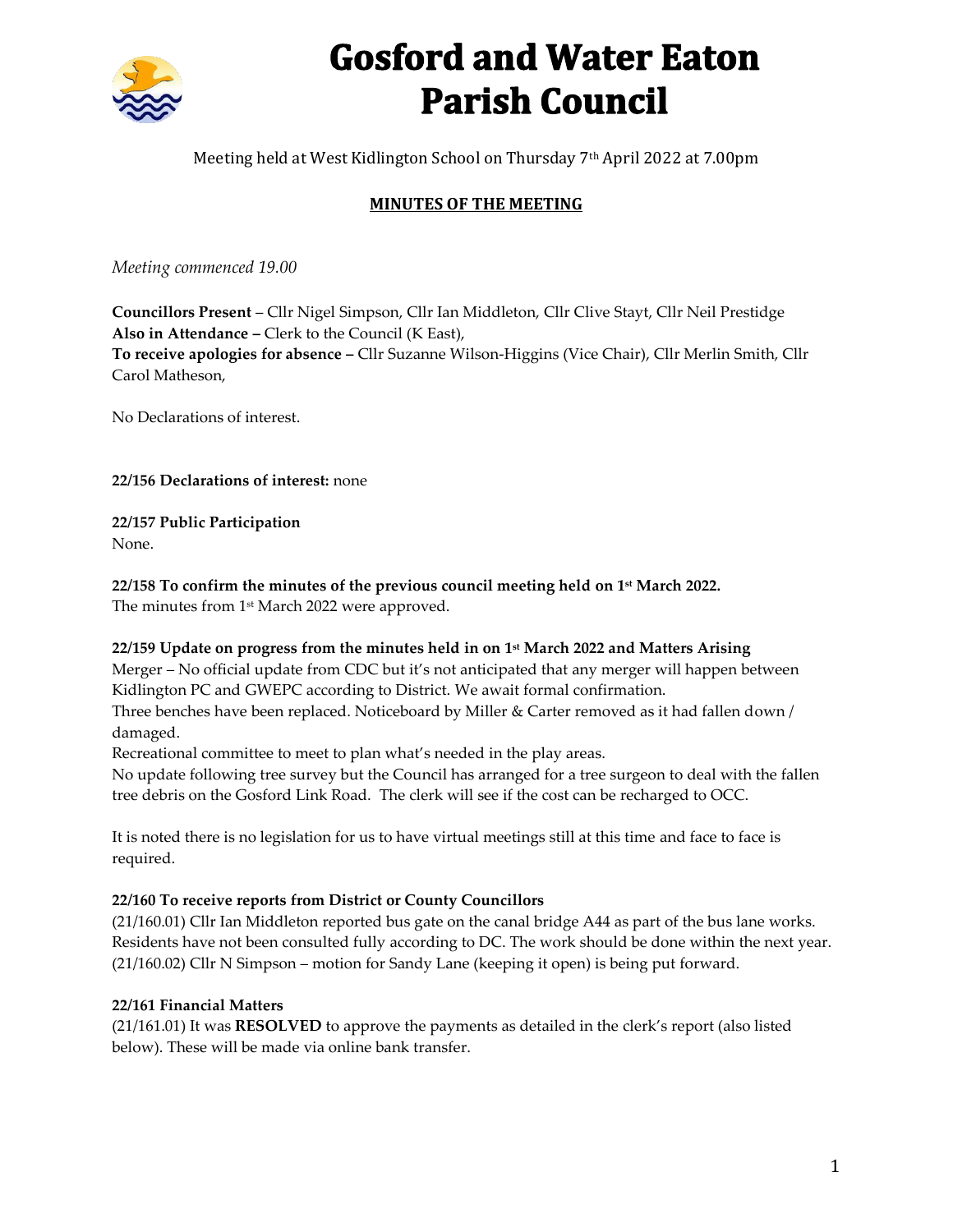

|                                            | £                 |                                               |
|--------------------------------------------|-------------------|-----------------------------------------------|
| Edward field venue hire - APM              | 60.66<br>£        | venue hire APM                                |
| Running IMP - jubilee coins                | 2,640.60<br>£     | jubilee coins - all school children in parish |
| Clerk Payroll                              | confidential<br>£ | Payroll                                       |
| RFO payroll                                | confidential<br>£ | Payroll                                       |
| <b>HMRC PAYE</b>                           | 262.52            | <b>HMRC PAYE</b>                              |
| Oxfordshire County Council Pension<br>Fund | £<br>519.07       | Pensions                                      |
|                                            | £                 |                                               |
| <b>Cherwell District Council</b>           | 1,985.38<br>£     | landscape recharges SB Oct to Dec 21          |
| <b>Cherwell District Council</b>           | 120.12<br>£       | emptying dog bins - winter                    |
| Clerks expenses Mar 22                     | 52.75             | office, home office allowance etc             |
| West Kidlington Friends                    | £<br>66.00        | Venue hire - April meeting                    |
| Ady Podbery                                | £<br>42.00        | Jan / Feb costs                               |
|                                            | £                 |                                               |
| <b>Cherwell District Council</b>           | 749.29            | SB Management fee - March 22                  |

£Confidential relates to payroll figures – these figures are shared with councillors.

The jubilee coins have now been received and will be distributed to schools in early May.

#### **21/162 Planning Applications**

OUFC – The clerk is meeting with CDC later this month regarding OUFC. We are expecting to receive detailed plans from OUFC at some point soon for which councils can refer.

Over the last 9 years we have invested circa £120k in to Stratfield Brake and this continues at a running cost circa £12-15k per year.

Parish Poll (Oxford United) – We need to discuss this in a later meeting in more detail.

Suggested that the council has a virtual meeting to discuss in more detail.

Cllr Clive Stayt / Cllr Neil Prestidge - OUFC Stakeholder representation for the council.

#### **21/163 Parish Matters**

(21/163/01) Jubilee commemorative coins have been ordered and received. They will be distributed in May to school children at Edward Feild and Gosford Hill School.

(21/163/02) The Council still has a vacancy we are trying to fill.

#### **21/164 Further Reports & Questions arising from the clerks report**

(21/164/01) Cllr C Stayt – Cllr Ian Middleton will put forward 20mph for all the residential roads within Gosford and Water Eaton (excluding Gosford Link Road)

(21/164/02) Cllr C Stayt – Trees for Queens Canopy. Woodland Trust have trees available which the clerk will look at applying for trees. The plan is to give 75 trees to parish residents but we have budgeted to purchase them.

(21/164.03) Cllr Simpson met with Sanctuary Housing at Bramley Close. Sanctuary are dealing with the fly tipping.

(21/164.04) The clerk will ask CDC to put bike racks in near the shops at Fairfax. We also need to upgrade the flower boxes and plant this season (The clerk will contact Mike Clay / Tim Green).